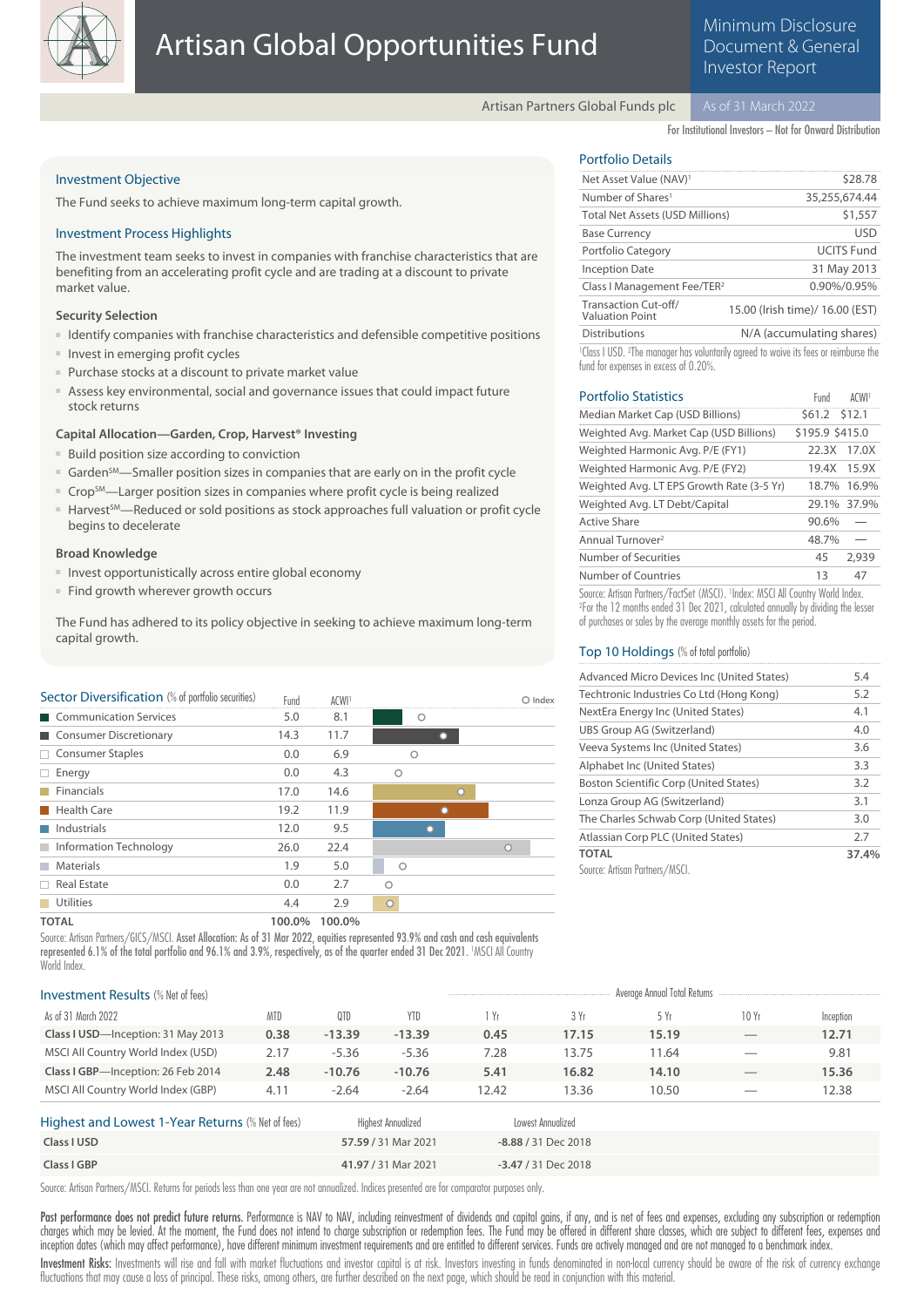# Artisan Global Opportunities Fund

#### Region/Country Allocation (% of portfolio securities)

| <b>MIDDLE EAST</b>      |      | 0.2              |
|-------------------------|------|------------------|
| Brazil                  | 0.6  | 0.6              |
| <b>EMERGING MARKETS</b> | 0.6  | 11.1             |
| Japan                   | 3.2  | 5.4              |
| Hong Kong               | 7.2  | 0.7              |
| <b>PACIFIC BASIN</b>    | 10.4 | 8.5              |
| Germany                 | 1.6  | 2.0              |
| Netherlands             | 1.9  | 1.1              |
| Spain                   | 1.9  | 0.6              |
| Italy                   | 2.5  | 0.6              |
| Denmark                 | 3.8  | 0.7              |
| United Kingdom          | 4.2  | 3.7              |
| Sweden                  | 4.7  | 0.9              |
| Switzerland             | 9.2  | 2.5              |
| <b>EUROPE</b>           | 29.7 | 15.7             |
| Canada                  | 1.5  | 3.2              |
| <b>United States</b>    | 57.8 | 61.4             |
| <b>AMERICAS</b>         | 59.3 | 64.6             |
| <b>REGION</b>           | Fund | ACW <sub>1</sub> |

Source: Artisan Partners/MSCI. <sup>1</sup>MSCI All Country World Index. Countries held in the index, but not held in the portfolio, are not listed.

### Identifiers

| Class/Currency | ISIN         | SEDOL   | Minimum Investment |
|----------------|--------------|---------|--------------------|
| Class LUSD     | IF00B615T757 | B615T75 | \$500,000          |
| Class LGBP     | IE00B56HBX94 | R56HRX9 | £500,000           |

## Risk and Reward Profile

| Typically higher rewards<br>Typically lower rewards |  |  |   |  |  |  |
|-----------------------------------------------------|--|--|---|--|--|--|
|                                                     |  |  |   |  |  |  |
|                                                     |  |  | 4 |  |  |  |

### Team Leadership (Pictured left to right)



| Portfolio Managers         | Years of Investment Experience |
|----------------------------|--------------------------------|
| James D. Hamel, CFA (Lead) | 75                             |
| Matthew H. Kamm, CFA       | フフ                             |
| Craigh A. Cepukenas, CFA   | 33                             |
| Jason L. White, CFA        |                                |
| Jay C. Warner, CFA         | חכ                             |

The Scheme is approved by the FSCA under section 65 of the Collective Investment Schemes Control Act 2002 and has been categorised as a Collective Investment Scheme in Securities for public sale in South Africa.

The Scheme (Artisan Partners Global Funds Plc or APGF) is an umbrella type open-ended investment company with variable capital having segregated liability between its sub-funds, incorporated with limited liability and authorized in Ireland by the Central Bank of Ireland as an Undertaking for Collective Investments in Transferable Securities (UCITS) under registration number 485593. Artisan Partners Limited Partnership is an investment adviser registered with the U.S. Securities and Exchange Commission (SEC) and serves as the investment manager of APGF. Artisan Partners UK LLP (APUK) is authorized and regulated by the Financial Conduct Authority and is a registered investment adviser with the SEC and serves as distributor of APGF. This information is issued by APUK, 25 St. James's St., Floor 3, London SW1A 1HA, registered in England and Wales (LLP No. OC351201). Registered office: Reading Bridge House, Floor 4, George St., Reading, Berkshire RG1 8LS.

This is a marketing communication. Further fund details, including risks, fees and expenses, and other information, such as ESG practices, are set out in the current Prospectus, Supplements, Key Investor Information Documents (KIIDs) and other documentation (collectively, the Fund Documents), which can be obtained by emailing artisan.transfer.agency@jpmorgan.com. Please refer to the Fund Documents and consider all of a fund's characteristics before making any final investment decisions.

Latest Sub-Fund pricing is published daily on Bloomberg. Cut-Off Time in respect of each Dealing Day is 15.00 (Irish time); Valuation point: 16.00 (EST).

Investment Risks: International investments involve special risks, including currency fluctuation, lower liquidity, different accounting methods and economic and political systems, and higher transaction costs. These risks typically are greater in emerging markets. Securities of small- and medium-sized companies tend to have a shorter history of operations, be more volatile and less liquid and may have underperformed securities of large companies during some periods. Growth securities may underperform other asset types during a given period. The investor acknowledges the inherent risk associated with the selected investments and that there is no guarantees in respect of capital or returns in a portfolio. Investments will rise and fall with market fluctuations and investor capital is at risk. The costs associated with this fund will impact your return over time. These risks, among others, are further described in the Fund Documents.

Collective Investment Schemes in Securities (CIS) should be considered as medium to long-term investments. CIS's are traded at the ruling price and can engage in scrip lending and borrowing. The collective investment scheme may borrow up to 10% of the market value of the portfolio on a temporary basis. A CIS may be closed to new investors in order for it to be managed more efficiently in accordance with its mandate. CIS prices are calculated on a net asset basis, which is the total value of all the assets in the portfolio including any income accruals and less any applicable, permissible deductions (brokerage, STT, VAT, auditor's fees, bank charges, trustee and custodian fees and the annual management fee) from the portfolio divided by the number of participatory interests (units) in issue. Forward pricing is used. A schedule of fees, charges and maximum commissions is available on request from the manager.

Performance has been calculated using net NAV to NAV numbers with income reinvested. The performance for each period shown reflects the return for investors who have been fully invested for that period. Individual investor performance may differ as a result of initial fees, the actual investment date, the date of reinvestments and dividend withholding tax.

Where foreign securities are included in a portfolio there may be potential constraints on liquidity and the repatriation of funds, macroeconomic risks, political risks, foreign exchange risks, tax risks, settlement risks; and potential limitations on the availability of market information. The investor acknowledges the inherent risk associated with the selected investments and that there are no guarantees.

Portfolio holdings are displayed in the context of marketing the fund shares and not the marketing of underlying portfolio securities. Securities referenced may not be representative of all portfolio holdings. Securities of the same issuer are aggregated to determine a holding's portfolio weight. Portfolio statistics calculations exclude outlier data and certain securities which lack applicable attributes, such as private securities. Artisan Partners may substitute information from a related security if unavailable for a particular security. This material is as of the date indicated and is subject to change without notice. Totals may not sum due to rounding.

Country exposure percentages reflect country designations as classified by MSCI as of the date shown. Securities not classified by MSCI reflect country designations as of the date the report was generated. MSCI makes no express or implied warranties or representations and shall have no liability whatsoever with respect to any MSCI data contained herein. The MSCI data may not be further redistributed or used to create indices or financial products. This report is not approved or produced by MSCI.

Sector exposure percentages reflect sector designations as currently classified by GICS. The Global Industry Classification Standard (GICS®) is the exclusive intellectual property of MSCI Inc. (MSCI) and Standard & Poor's Financial Services, LLC (S&P). Neither MSCI, S&P, their affiliates, nor any of their third party providers ("GICS Parties") makes any representations or warranties, express or implied, with respect to GICS or the results to be obtained by the use thereof, and expressly disclaim all warranties, including warranties of accuracy, completeness, merchantability and fitness for a particular purpose. The GICS Parties shall not have any liability for any direct, indirect, special, punitive, consequential or any other damages (including lost profits) even if notified of such damages.

This material is provided for informational purposes without regard to your particular investment needs and shall not be construed as investment or tax advice on which you may rely for your investment decisions. Investors should consult their financial and tax adviser before making investments in order to determine the appropriateness of any investment product discussed herein. In no event shall Artisan Partners have any liability for direct, indirect, special, incidental, punitive, consequential (including, without limitation, lost profits) losses or any other damages resulting from the use of this material.



For more information visit www.artisanpartners.com  $\bigcirc$  2022 Artisan Partners. All rights reserved.